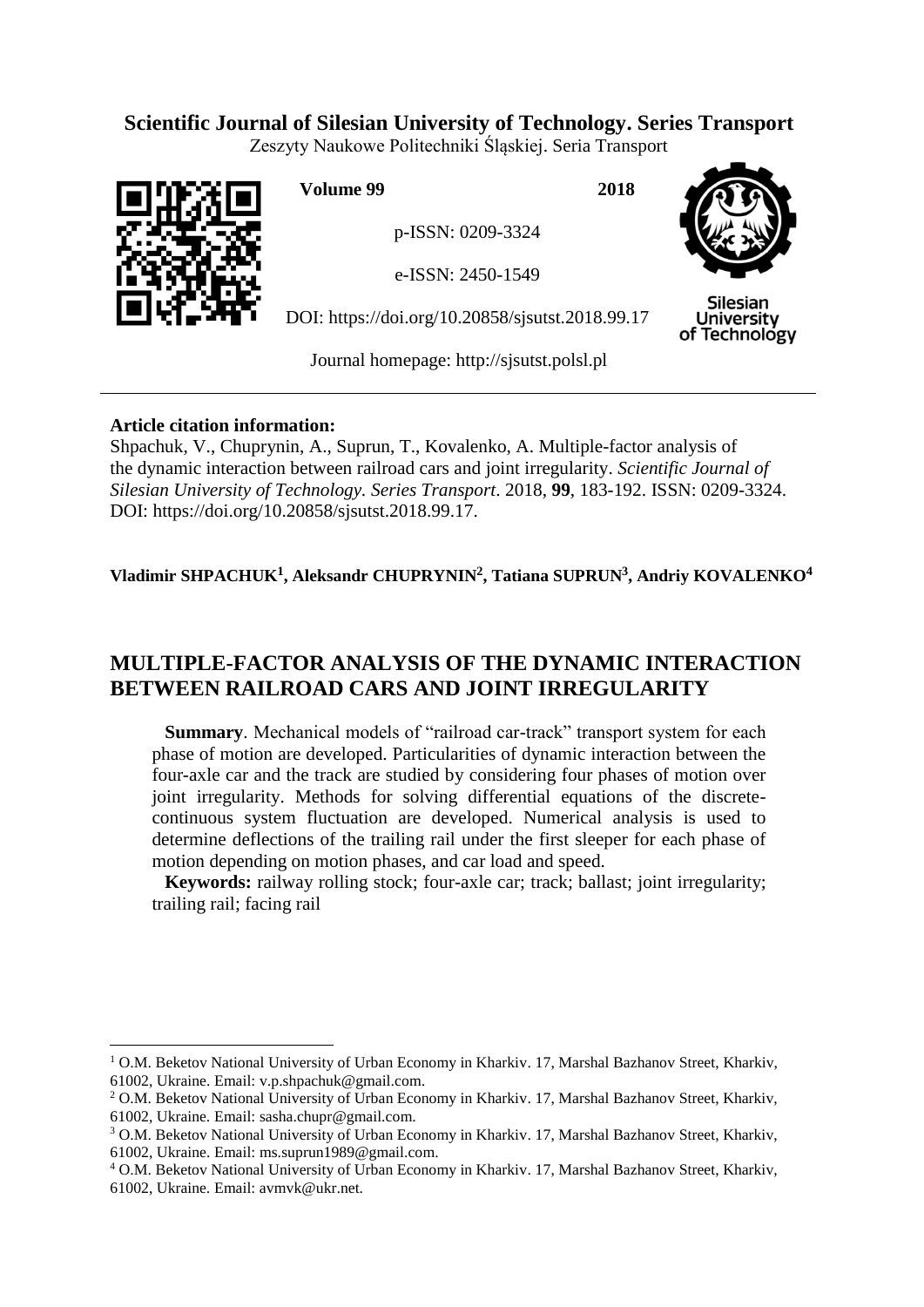#### **1. INTRODUCTION**

The issues of optimizing performance characteristics and developing efficient design solutions, which enhance reliability and increase the longevity of rail transport, are becoming of crucial importance nowadays under conditions of rapid development in transportation technologies. The operating life of railway rolling stock and track structure depends on the interaction between elements, which is affected by mechanical, design and geometrical characteristics [4,5,15].

The operating performance of the track under railway rolling stock depends on the type of rail fastening, the stiffness of the track structure elements and operational conditions. Reducing the parameters of dynamic interaction between the railroad car and the track, in particular, at the joints, allows for the transition to durable, reliable, comfortable and fast rail transport.

The ballast draft under sleepers in rail joint areas is the most informative index of mechanical interaction in the "wheel-rail" system [15]. It is at rail joints that the rail is typically exposed to the largest impact load, which leads to rail creeping and sagging, and the emergence of gapless and elongated joints. Thus, elastic and permanent residual deformations of the ballast under rail supports determine the operation and service life of the track.

#### **2. LITERATURE REVIEW AND RESEARCH OBJECTIVE**

According to the analysis of the research dealing with issues of mechanical interaction between the four-axle car and the track [15], insulated rail joints are the weakest link in the examined system. Besides, having to take into account phases of the car motion over joint irregularity is emphasized, as well as characteristics of the ballast stiffness [7,17]. In addition, an emphasis is placed on issues relating to the combined action of railway rolling stock and the track, which determines the particularities of their static and dynamic interaction [10] while the car passes over the joints.

As different factors, which change during the operation of the track, stipulate the application of the multiple-factor model, research that focuses on improving existing models of interaction between the car and the track structure is modern and of topical interest.

The load of rolling stock elements and track structure determine the parameters of longevity [\[188](#page-9-0)], durability and stiffness of the track [8]. These parameters have an impact on operation and service life. The experience of operating rail transport shows [\[145](#page-8-0)] that indices of reliability and longevity in the "car-track" mechanical complex greatly depend on particularities of interaction between the track and the rolling stock and operational conditions of the system above. Besides, the interaction above affects the system ability to withstand the destructive action of emerging impact and vibration loads [8], which are of a cyclically recurrent nature.

To analyse dynamic interaction between rolling stock and track structure, it is necessary to solve several interrelated problems, namely, static, impact and dynamic problems. Particular attention is being paid to the issues above, and new sufficient research in this field is being undertaken.

When we consider topical research in this field, when concerning the track, much of it focuses on particular aspects of design and operation. To ensure the application of a complex approach, it is necessary to use a generalized tool integrating different aspects of design and operational conditions, which allows for the complex assessment of track dynamics [9].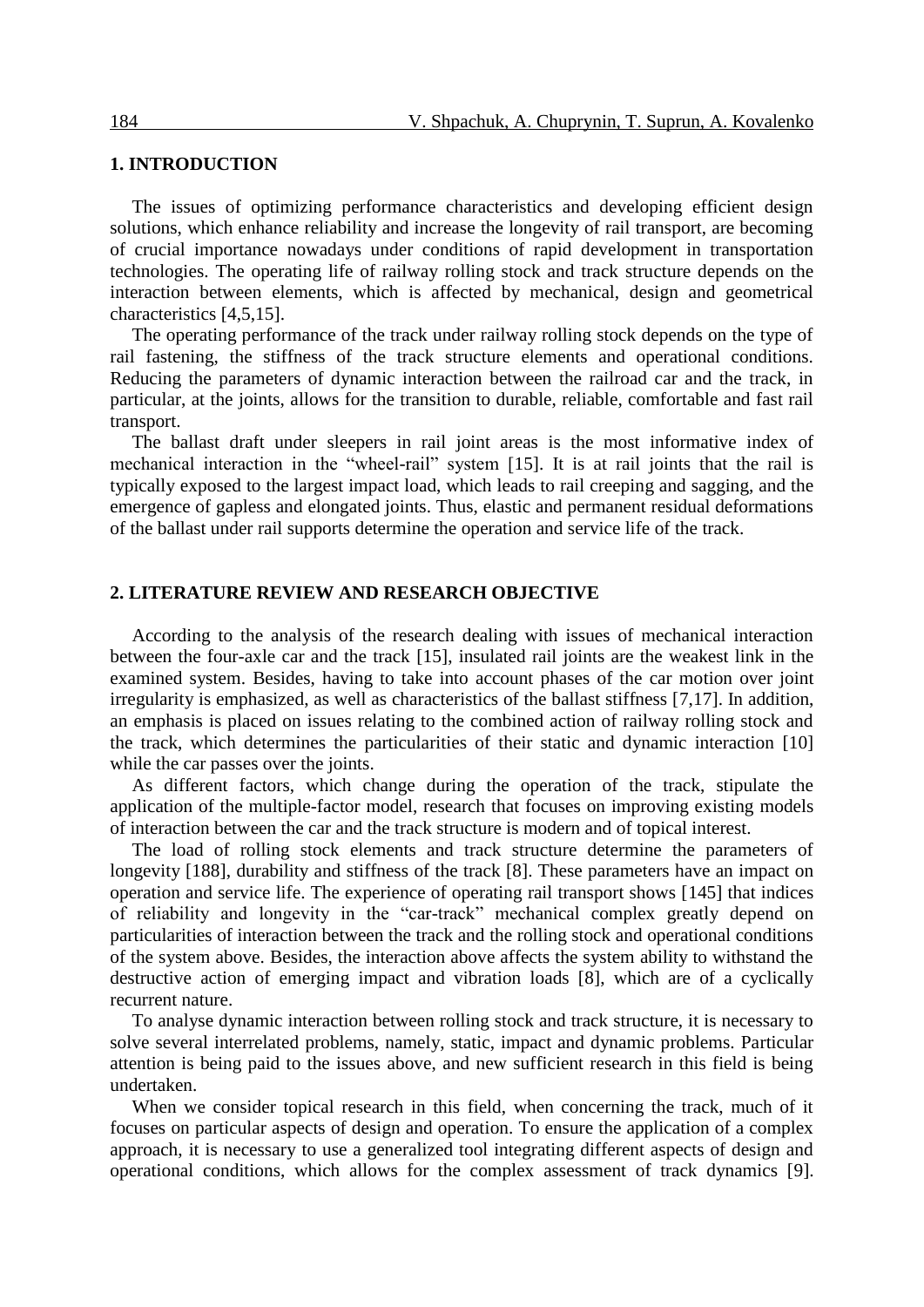Several models have been developed to analyse and predict structural behaviour. The traditional approach is to apply the finite element method, involving commercially available software packages [16], which requires considerable financial costs in the course of designing. Besides, closed-source code does not facilitate the analysis of all interaction aspects [14].

The finite element method is also applied to the ballast model [11], which involves transmitting load from the wheel to the soil where the track is built [13]. Thus, some countries are using reinforced concrete when building roadways [\[2\]](#page-8-1), but the cost of their construction is significantly higher compared to the standard ballast track design. Another approach is to increase ballast thickness, which leads to decreasing deflection under the load and causes lower stress in the soil. This improves the performance and lifespan of the track [\[1\]](#page-7-0). The large number of suggested design solutions prompts several questions as to the efficient ways in which to solve the set tasks. The analysis of modern research demonstrates that the application of a multiple-factor system analysis, which takes into account the phases of motion of the car over joint irregularity and characteristics of track stiffness, represents a current trend in the developing theory of mechanical interaction between the four-axle car and the track. Thus, we can state the need to create an adequate and easy-to-use model of the train-track interaction and the corresponding methods of their dynamic interaction analysis, where the railroad car is considered as a multidimensional discrete system and the track structure is viewed as a continual system.

The purpose of the present research is to study the dynamic interaction between the railroad car and the track structure to improve parameters of the discrete-continuous system by means of rational choice and optimization of the parameters of its components.

Thus, the objectives of the study are as follows: to develop a complex model and method of analysis of the interaction between the four-axle car and the track on the basis of a systemic approach and general correlations of the dynamics, taking into account phases of car motion over joint irregularity; to apply methods of numerical analysis in order to determine and analyse the interaction between the elements of the transport systemic discrete-continuous mechanical complex; and to determine new patterns of mechanical interaction between the four-axle car and the track when the four-axle car passes over joint irregularity with respect to motion phases in order to develop efficient design solutions.

### **3. MODEL AND METHODS FOR ANALYSING THE DYNAMIC INTERACTION BETWEEN THE TRACK AND THE RAILROAD CAR**

A multiple-factor dynamic discrete-continuous model of the four-axle car is analysed in the present research. The four-axle car can be represented by either a tram car, or a passenger or freight wagon. The model takes into account the design parameters and load of the vehicle, connection conditions of the trailing and facing rails through a rail joint plate, and ballast stiffness. The car passing over joint irregularity is considered for all phases of motion. Thus, in the first phase, all the wheel sets are positioned on the trailing rail; in the second phase, three wheel sets remain; in the third phase, there are only two wheel sets; and, in the fourth phase, there is only one wheel set. In the present paper, a mechanical schematic, using the example of the first phase of motion, is given in Fig. 1.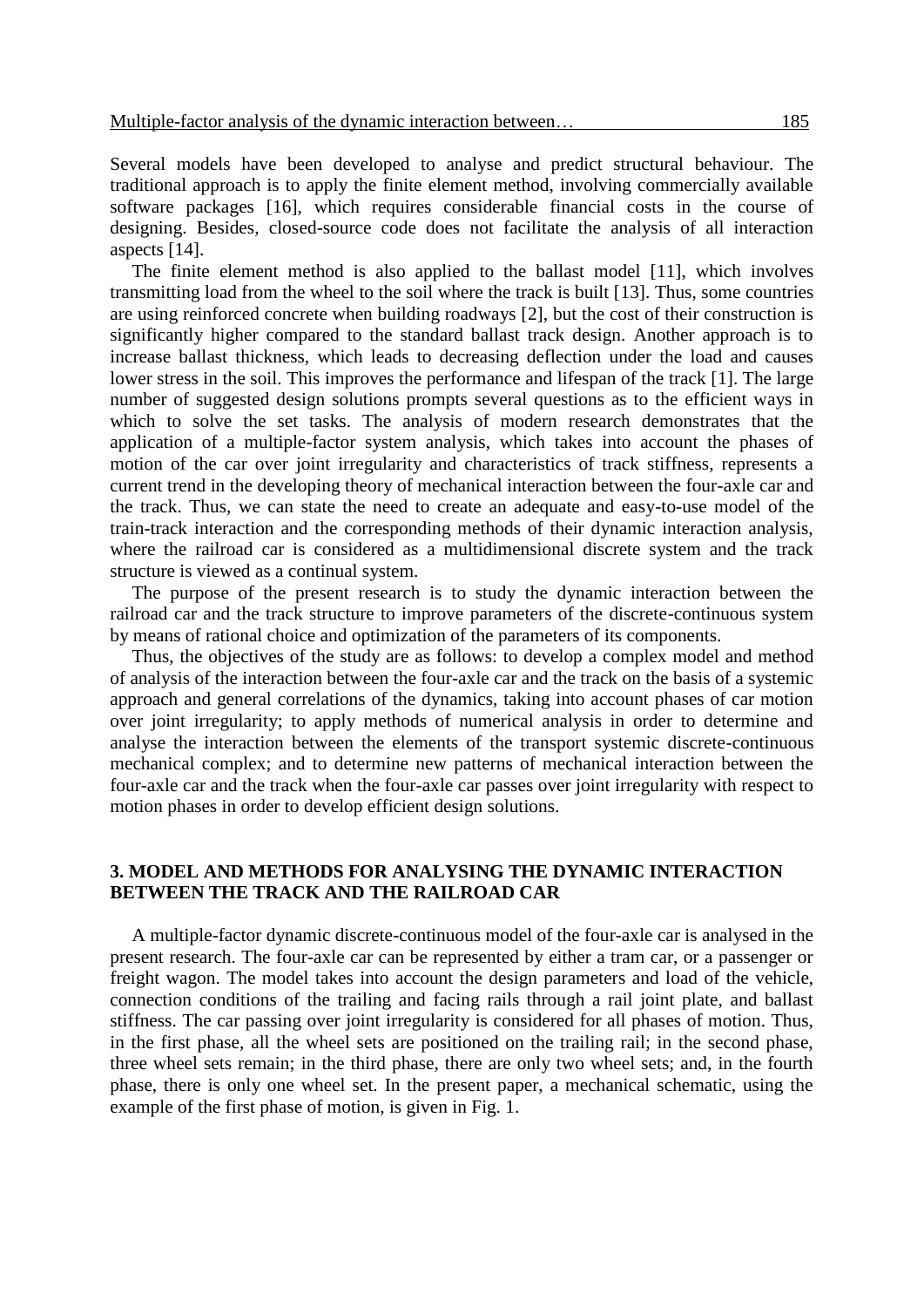

Fig. 1. Schematic for passing over joint irregularity

The label descriptions are as follows: 1) a railroad car of the transportation vehicle; 2-5) corresponding wheel of the wheel set; 6-7) central suspension of the car; 8) facing rail; 9) trailing rail; 10) elastic elements of the ballast under sleepers; 11) elastic element that simulates stiffness of the trailing rail at the end.

Calculation of the interaction at other phases differs according to the number of wheels on the facing and trailing rails. The results of the study concerning other phases of motion are presented as characteristic curves and finite analysis. The suggested integrated approach provides for the consecutive solution of interrelated tasks, as presented in the structural and logical scheme in Fig. 2, which implements the suggested scheme of a consecutive static and dynamic calculation method.

*Block 1 - static calculation.* Here mechanical characteristics of railway rolling stock and the track and the car load, as well as phases of the car passing and calculating error, are defined. As a result, we obtain the size of the step upstairs and the stiffness of the rail at the end.

*Block 2 - calculation of the impact interaction of the wheel and the facing rail*. At this stage, mechanical characteristics of the car, trolleys, wheels and rail are specified, as well as the size of the step upstairs, design speed and stiffness of the rail at the end, which allows us to define the after-collision speed of the joint motion of the wheel and the facing rail.

*Block 3 - dynamic calculation*. At this stage, mechanical properties of the examined system, initial conditions, after-collision speed, static deflection of the facing rail and the phase of the car passing over the joint irregularity are defined. As a result of the calculations, we obtain the maximum deflections of the facing rail under the first sleeper.

By conducting static calculations, we can define rail stiffness at the end as one of the elastic supports (Block 1 [15]). In total, static calculations enable us to define the deflections of the trailing and facing rails (transferred to Block 3), as well as the size of the step (transferred to Block 2). In Block 2, the impact interaction between the wheel and the facing rail is considered. In addition to motion parameters (speed and car load), these calculations define the size of the step. On examining the impact interaction, we can define the vertical speed of the wheel and the facing rail. These values are transferred to Block 3, in which the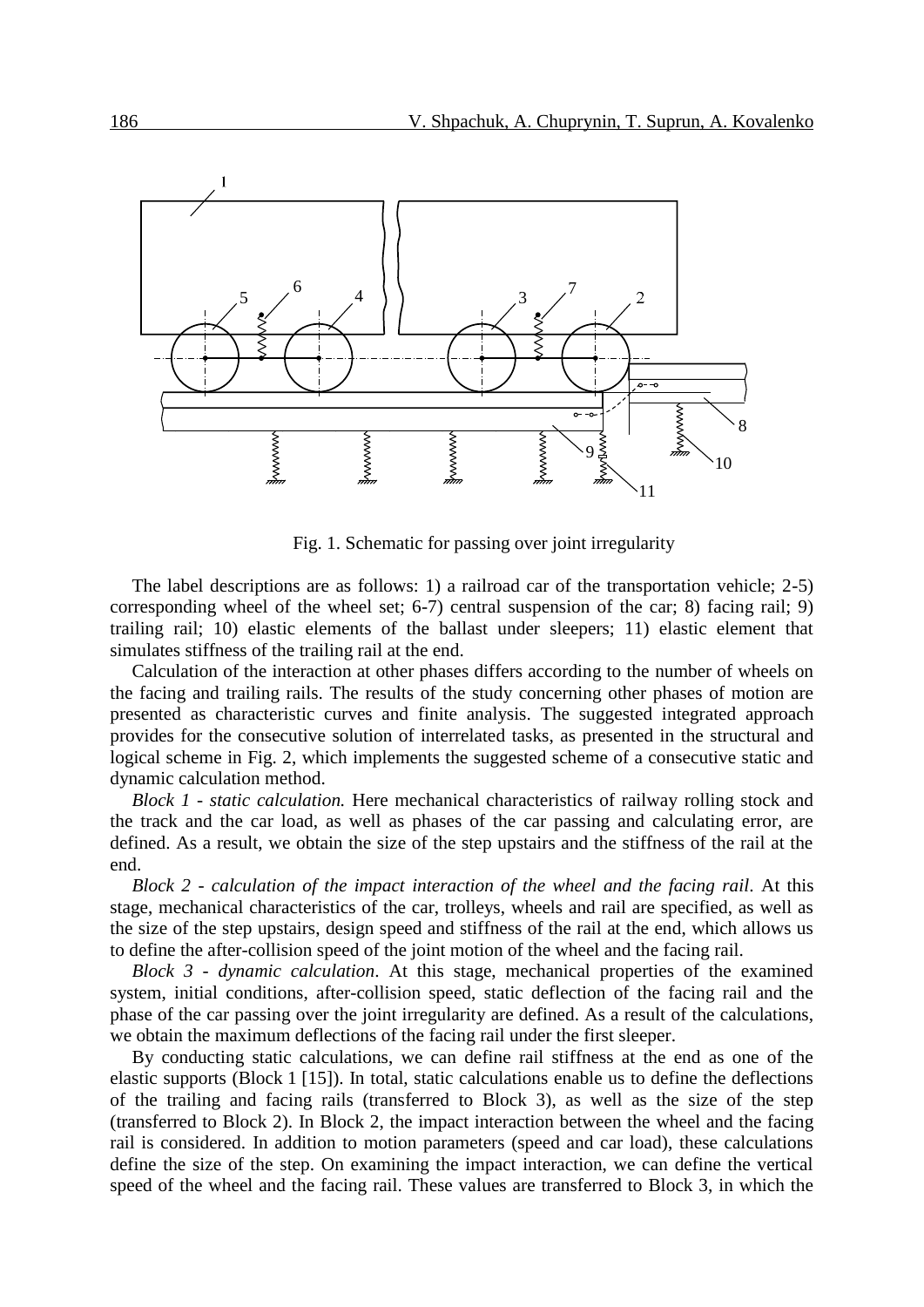oscillations of the facing rail, during the phase of increasing its deflection under the first sleeper, are calculated. The data on static and impact interaction are used in this boundary value problem. Static deflection of the facing rail and its vertical speed, as calculated in Blocks 1 and 2, respectively, are used as initial conditions.



Fig. 2. Structural scheme for the calculation method

#### **3.1. Impact interaction**

Let us consider the impact interaction of the wheel and the facing rail in accordance with the structural scheme in Fig. 2. At the beginning of the calculations, the mechanical parameters of the transportation vehicle, and the track and connection conditions of the rails are defined as well as the results of the static calculations of the size of the step upstairs (Block 1 in Fig. 2). At this stage, the parameters of the impact momentum, to which the facing rail is exposed during its impact interaction with the wheel, are defined using the change-of-momentum theorem of the system [15]. Further, the assumption is that, on collision, the facing rail is bent at the same curve as in the case of static load. Then, the motion speed of the rail after collision at the contact point, depending on the load and phase of the car motion over joint irregularity, is defined. The obtained data are transferred to Block 3 (Fig. 2).

#### **3.2. Dynamic interaction**

The calculated mechanical schematic of dynamic interaction for the facing rail during the first phase of the car motion is shown in Fig. 3.

The label descriptions are as follows:  $c_1$ ,  $b_1$  - suspension stiffness and damping coefficient; *с*2, *b*<sup>2</sup> - ballast stiffness and damping coefficient; *сp*.*<sup>k</sup>* - stiffness of the rail at its end (calculated in Block 1 in Fig. 2); *m*1, *m*<sup>2</sup> - reduced masses of the wheel and the car, taking into account the load;  $y_1$ ;  $y_2$  - displacement of reduced mass of the wheel and the car; and  $l_i$  ( $i=1-24$ ) geometrical coordinates of the elastic supports.

While calculating the deflections of the discrete-continuous system, mechanical and geometrical characteristics, static deflections and after-collision speed for the facing rail are defined. Differential equations for oscillations in the mechanical schematic in Fig. 3 are given below [\[37](#page-8-2)]: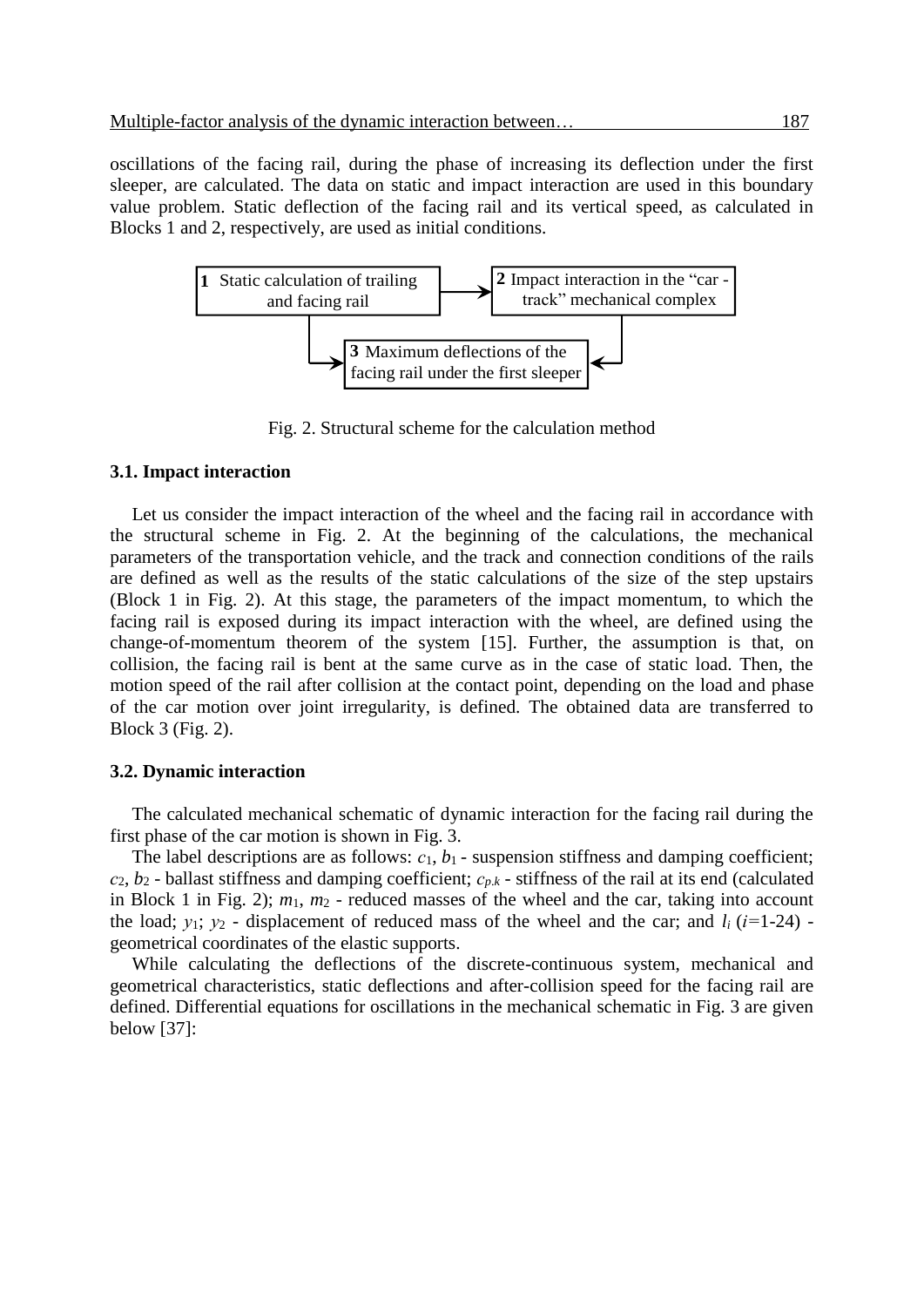188  
\nV. Shpachuk, A. Chuprynin, T. Suprun, A. Kovalenko  
\n
$$
\left\{\n\begin{aligned}\n\frac{\partial^4 w(t, x)}{\partial x^4} + \frac{\rho F}{EJ} \cdot \frac{\partial^2 w(t, x)}{\partial t^2} &= \frac{c_1(y_2 - 0.5w(t, 0))\delta(0)}{EJ} - \frac{c_{p,k}w(t, 0))\delta(0)}{EJ} - \frac{22}{k} \frac{c_2w(t, l_i)\delta(l_i)}{EJ} \\
-\frac{\kappa}{\lambda} \frac{m_1}{EJ} \frac{\partial^2 w(t, 0)\delta(l_k)}{\partial t^2} + \frac{\kappa}{k} \frac{P_0 \delta(l_k)}{EJ} - \frac{22}{k} \frac{b_2}{EJ} \frac{\partial w(t, l_i)}{\partial t} \delta(l_i) + \frac{b_1}{EJ} \left(\frac{\partial y_2}{\partial t} - \frac{\partial w(t, 0)}{\partial t}\right) \delta(0); \\
m_2 \frac{\partial^2 y_2}{\partial t^2} + c_1(y_2 - 0.5w(t, 0)) - b_1 \left(\frac{\partial y_2}{\partial t} - 0.5 \frac{\partial w(t, 0)}{\partial t}\right) = 0.\n\end{aligned}\n\right\} (1)
$$

where:  $\delta(x)$  - impulse function; *w* - rail deflection;  $l_i$  - the coordinate of the relevant rail;  $l_k$  the coordinate of the relevant wheel on the facing rail;  $K$  - the number of wheels on the facing rail corresponding to the phase of motion;  $F$ ,  $\rho$  - the cross-sectional area and density of the rail material; and *EJ* - bending stiffness.



Fig. 3. Calculated mechanical schematic of dynamic interaction for the facing rail during the first phase of the car motion

The system deflections are viewed as a superposition of the first five eigenmodes. Using a model with energy dissipation is undoubtedly feasible under these conditions. However, the damping properties of the ballast are neglected in most calculations due to the fact that the rail deflection is only considered during the phase when it increases.

The solution to the system (1) is performed using the Fourier method for the separation of variables [\[3\]](#page-8-2) and the Laplace-Carson transform. In the case above, the solution to the problem with the facing rail oscillation is reduced to a superposition of eigenmodes. As a result, the rail deflection, when considering the sprung mass and non-zero initial conditions taken from the static rail deflection (Block 1 in Fig. 2) and after-collision speed (Block 2 in Fig. 2), can be represented by the following expression [\[3,](#page-8-2)6]:

$$
w(t,x) = \sum_{s=1}^{5} z^s (x) e^{-h_s t} D_s \sin \omega_s t . \tag{2}
$$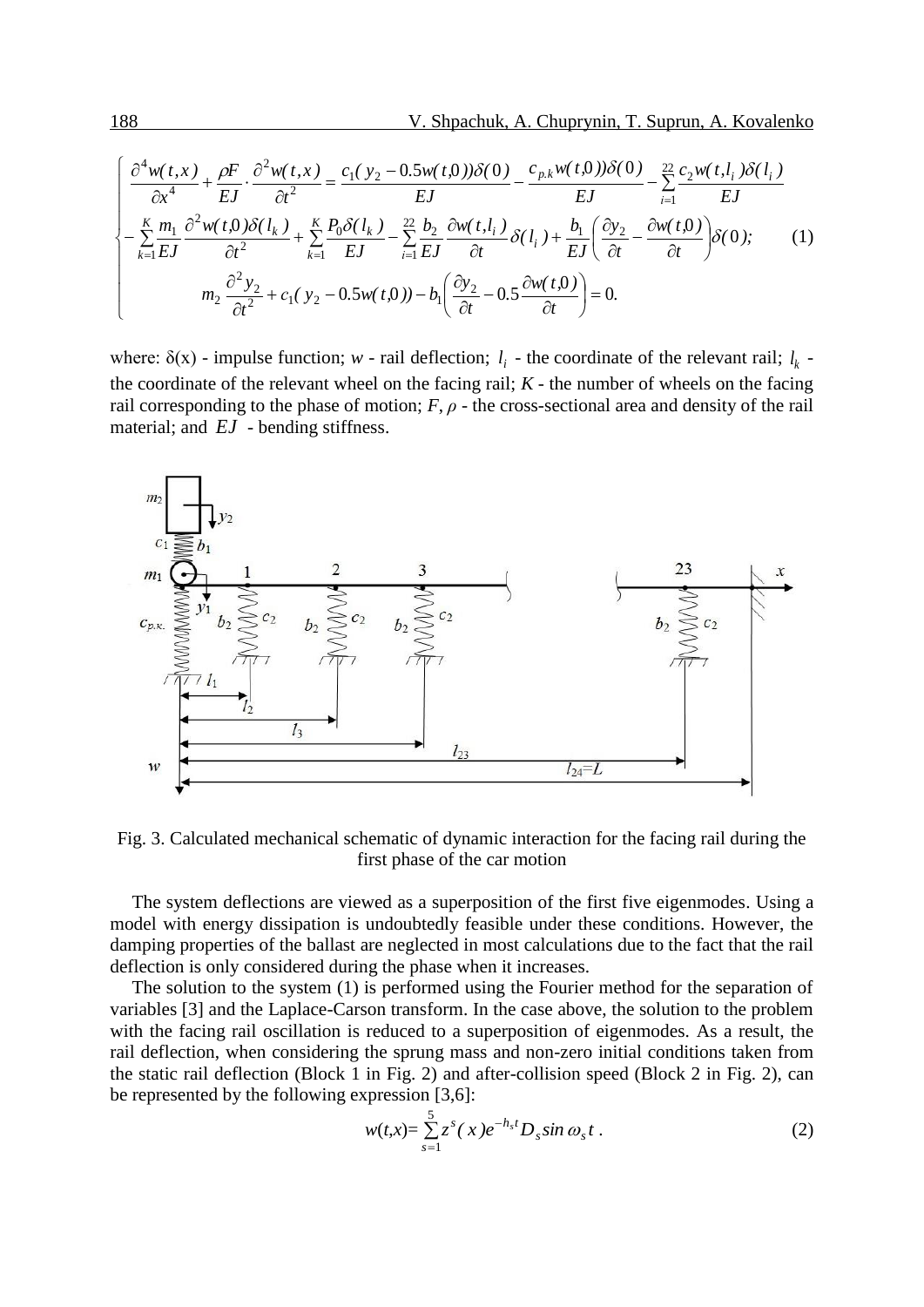where:  $D_s$  - coefficients from mode orthogonality [\[145](#page-8-0)] when jointly considering the aftercollision speed of the rail with the wheel,  $z^{s}(x)$ ;  $\omega_{s}$  - eigenmode and natural oscillation frequencies of the system;  $h_s = b_s/2m_p$  - dissipation factors of the appropriate form;  $m_p$  reduced mass of the rail; and  $b<sub>s</sub>$  - reduced resistance factor.

All the above allows us to define the function of the deflections, which is used to obtain the maximum deflection under the first sleeper  $(x=l_1)$  of the facing rail at the initial time  $t=0$ . When increasing the time gap, the deflection starts to grow until it reaches its maximum value. After that, the deflection starts to decrease, which confirmed that the searching for its maximum values has ended.

#### **4. RESEARCH RESULTS**

In accordance with the suggested model, a numerical analysis of the parameters of dynamic interaction between a four-axle car and the track in the area with isolated joint irregularity of the "gap" type has been performed. Calculations have been made on the basis of the variation in operational factors, namely, car load and speed during the relevant phases of the car motion over irregularity, as shown in Figs. 4-7. As a result, we have obtained correlations of maximum deflection under the first sleeper by taking into account the fastening of the trailing and facing rails to rail joint plates, and the geometrical and mechanical characteristics of the rails, plates, sleepers and ballast.

The analysis has been performed in accordance with the calculation pattern in Fig. 2, which has allowed us to define the function of the deflections by solving the differential equations for discrete-continuous system fluctuation (1) in the case of mechanical energy dissipation (2). The results obtained show that the biggest deflections occurred during the second and third phases of the car motion over joint irregularity.



Fig. 4. Facing rail deflection during the first phase of motion



Fig. 5. Facing rail deflection during the second phase of motion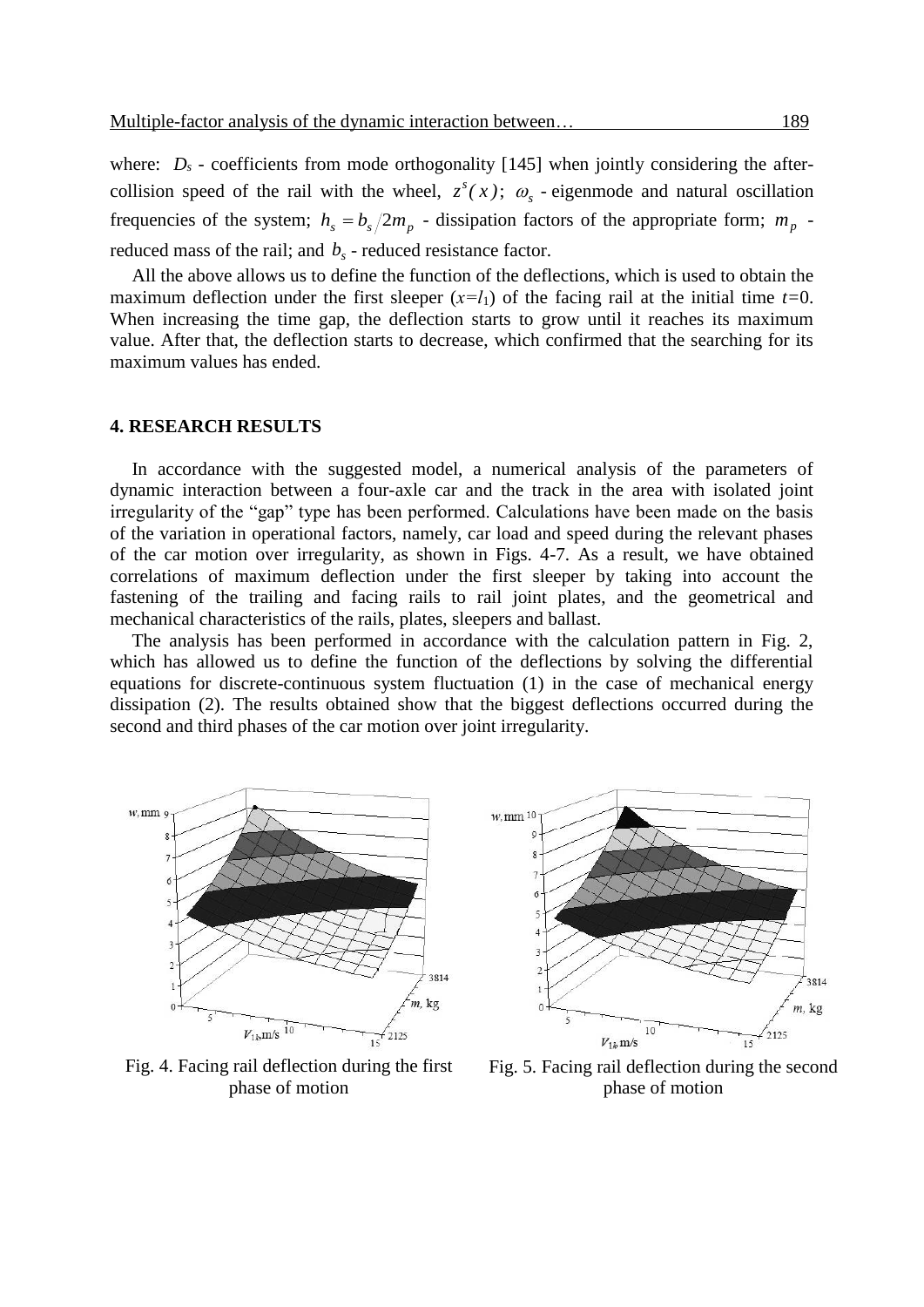

Fig. 6. Facing rail deflection during the third phase of motion



The calculations have been performed using the geometrical and mechanical characteristics of the P-65 rail, with the T-3 tram as an example [1], where: the modulus of elasticity of the rail material is  $E=2.6 \cdot 10^{11} \text{ N/m}^2$ ; the moment of inertia of the rail cross section, relative to the neutral axis, is  $J=3573$  cm<sup>4</sup>; the suspension and ballast stiffness are  $c_{1}=4.225 \cdot 10^{5}$  N/m,  $c_{2=1} \cdot 10^8$  N/m; and the resistance factors for suspension and ballast are  $b_{1=}24 \cdot 10^3$  kg/s,  $b_{2}=60.10^{3}$  kg/s. The car's empty weight was reduced to one wheel ( $=m_1+m_2=2,125$  kg) and the maximum weight of a loaded car, i.e., with 193 passengers (*m=m1+m2=*3814 kg;  $m_{1}$ =1,100 kg). Meanwhile,  $m_p$  =150 kg represents the reduced mass of the rail, which corresponds to the operational conditions and the design characteristics of the railway rolling stock, and the track and joint plates of real objects.

#### **5. CONCLUSIONS**

The numerical calculation results for the parameters of the dynamic car-track interaction in the area of joints are given, with reference to operational, mechanical and geometrical factors. The relevant models are also offered. The research allows us to define new patterns of interaction between the four-axle car and the track while passing over joint irregularity, as well as improving the operational performance and characteristics of the car and the track structure by means of rational choice and optimization. The findings can be applied when developing design solutions in order to improve track joints, defining operation modes of tram cars depending on the state of the track, and developing experimental and theoretical complexes for the purpose of researching, calculating and optimizing the parameters of rail transport knots.

#### **References**

<span id="page-7-0"></span>1. Allan James. 2012. "Soil mechanics of high speed rail tracks". In: *First Civil and Environmental Engineering Student Conference*: 206-212. 25-26 June 2012. Imperial College London.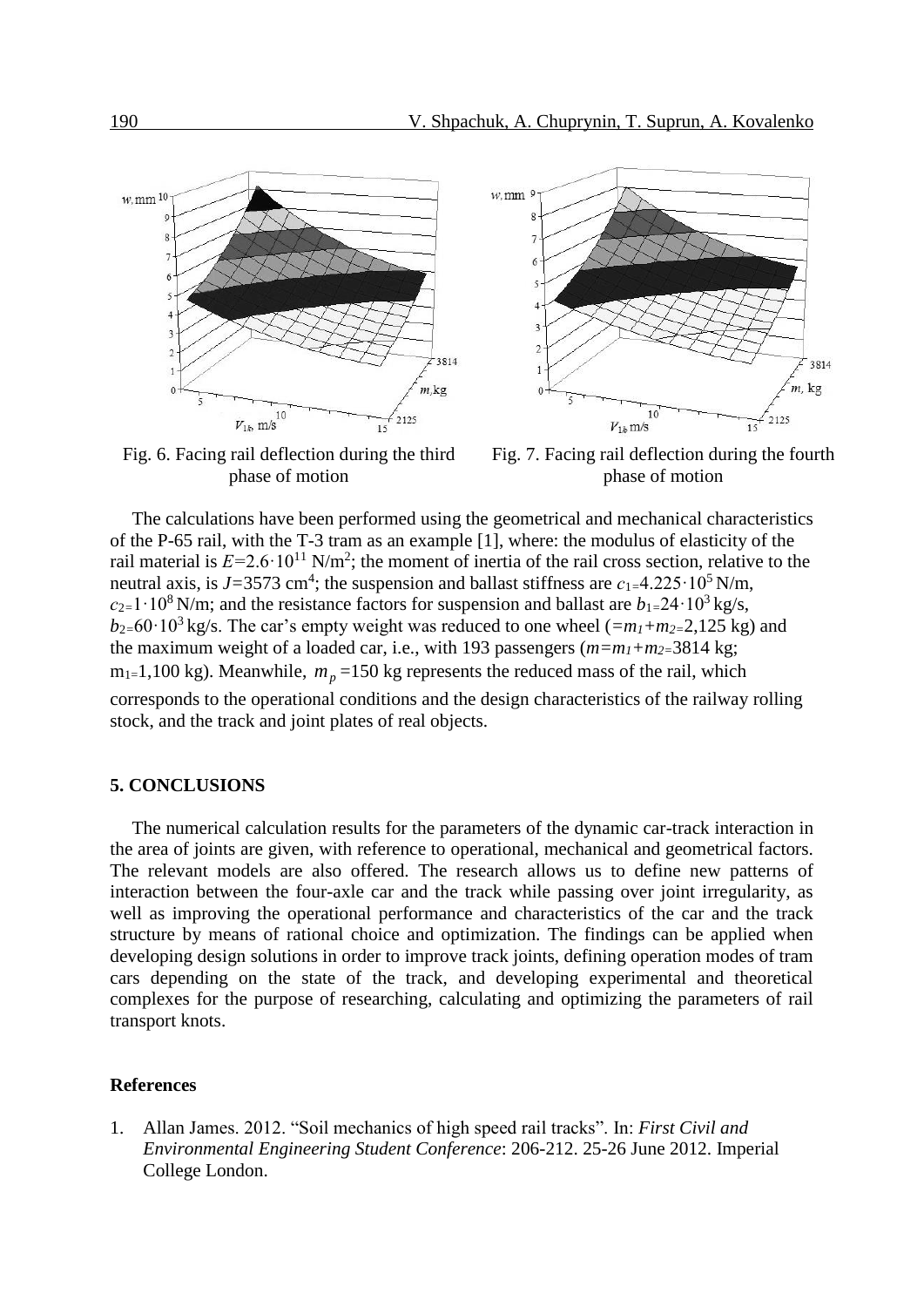- <span id="page-8-1"></span>2. Andreatta A., Y. Theiner, G. Hofstetter, J. Feix. 2013. "A drivable slab track cover system for railway tunnels". *Advances in Civil and Environmental Engineering* 1(02): 84- 98. ISSN: 2345-2722.
- <span id="page-8-2"></span>3. Бабаков И.М. 1968. *Теория колебаний*. Москва: Наука. [In Russian: Babakov I. M. 1968. *Theory of Oscillations*. Moscow: Nauka.]
- 4. Bakowski H. J. Piwnik. 2016. "Quantitative and qualitative comparison of tribological properties of railway rails with and without heat treatment". Archives Of Metallurgy And Materials 61(2): 469-474. DOI: 10.1515/amm-2016-0037.
- 5. Bakowski H., A. Posmyk, J. Krawczyk. 2011. "Tribological properties of rail steel in straight moderately loaded sections of railway tracks". Archives Of Metallurgy And Materials 56(3): 813-822. DOI: 10.2478/v10172-011-0090-0.
- 6. Черногоров Е.П. 2013. *Колебания механических систем*. Челябинск: Ю-УГУ. [In Russian: Chernogorov E. P. 2013. *Fluctuations of Mechanical Systems.* Chelyabinsk: South Ural State University.]
- 7. Domin R., I. Domin, G. Cherniak, A. Mostovych, V. Konstantidi, P. Gryndei. 2016. "Investigation of the some problems of running safety of rolling stock on the Ukrainian railways". *Archives Of Transport* 40(4): 15-27.
- 8. Gursky V., I. Kuzio. 2016. "Strength and durability analysis of a flat spring at vibroimpact loadings". *Eastern-European Journal of Enterprise Technologies* 5/7(83): 4-10. ISSN: 1729-3774. DOI: 10.15587/1729-4061.2016.79910.
- 9. Kostovasilis D., E. Ntotsios, M. F. M. Hussein, D. J. Thompson, G. Squicciarini. 2014. "A holistic approach for the design and assessment of railway tracks". *IX International Conference on Structural Dynamics (EURODYN 2014)*: 855-861. 30 June to 2 July 2014. Porto, Portugal.
- 10. Лазарян В. А. 1964. *Динамика вагонов. Устойчивость движения и колебания*. Москва: Транспорт. [In Russian: Lazaryan V. A. 1964. *Car Dynamics: Stability of Movement and Fluctuations*. Moscow: Transport.]
- 11. Noorzaei J., W.A.M. Thanoon, W.F. Yeat, P.M. Pour, M.S. Jaafar. 2009. "Numerical modeling of railway track supporting system using finite-infinite and thin layer elements". *IJE Transactions A: Basics* 22 (2): 131-144. ISSN: 1728-1431.
- 12. Nuzzolo A., Comi A*.* 2015. "Modelling the demand for rail in an urban context: some methodological aspects". *Transport\Transporti Europei* 57(3).
- 13. Rose J.G., P.F. Teixeira, N.E. Ridgway. 2010. "Utilisation of asphalt/bituminous layers and coatings in railway trackbeds". In: *2010 Joint Rail Conference*: 239-255. 27-29 April 2010. Urbana, Illinois. ISBN: 978-0-7918-4906-4.
- <span id="page-8-0"></span>14. Saruchera F. 2017. "Rail freight transportation concerns of developing economies: A Namibian perspective". *Journal of Transport and Supply Chain Management* 11 a288. DOI: https://doi.org/10.4102/jtscm.v11i0.288.
- 15. Shpachuk V., A. Chuprynin, T. Suprun, A. Garbuz. 2018. "A multifactor analysis of the rail transport car that passes over a joint unevenness with respect to the phases of its motion". *Eastern-European Journal of Enterprise Technologies* 1/7(91): 55-61. ISSN: 1729-3774. DOI: 10.15587/1729-4061.2018.121584.
- 16. Srihari, P., Azad, D., Sreeramulu, D. 2014. "Optimization of rail inserts using finite element analysis". *International Journal of Engineering, Science and Technology* 6(2): 65-75. ISSN: 2141-2839. DOI: http://dx.doi.org/10.4314/ijest.v6i2.5.
- 17. Вериго М. Ф., А. Я. Коган. 1986. *Взаимодействие пути и подвижного состава*. Москва: Транспорт. [In Russian: Verigo M. F., A.Ya. Kogan. 1986. *Interaction of Track and Rolling Stock*. Moscow: Transport, 559.]